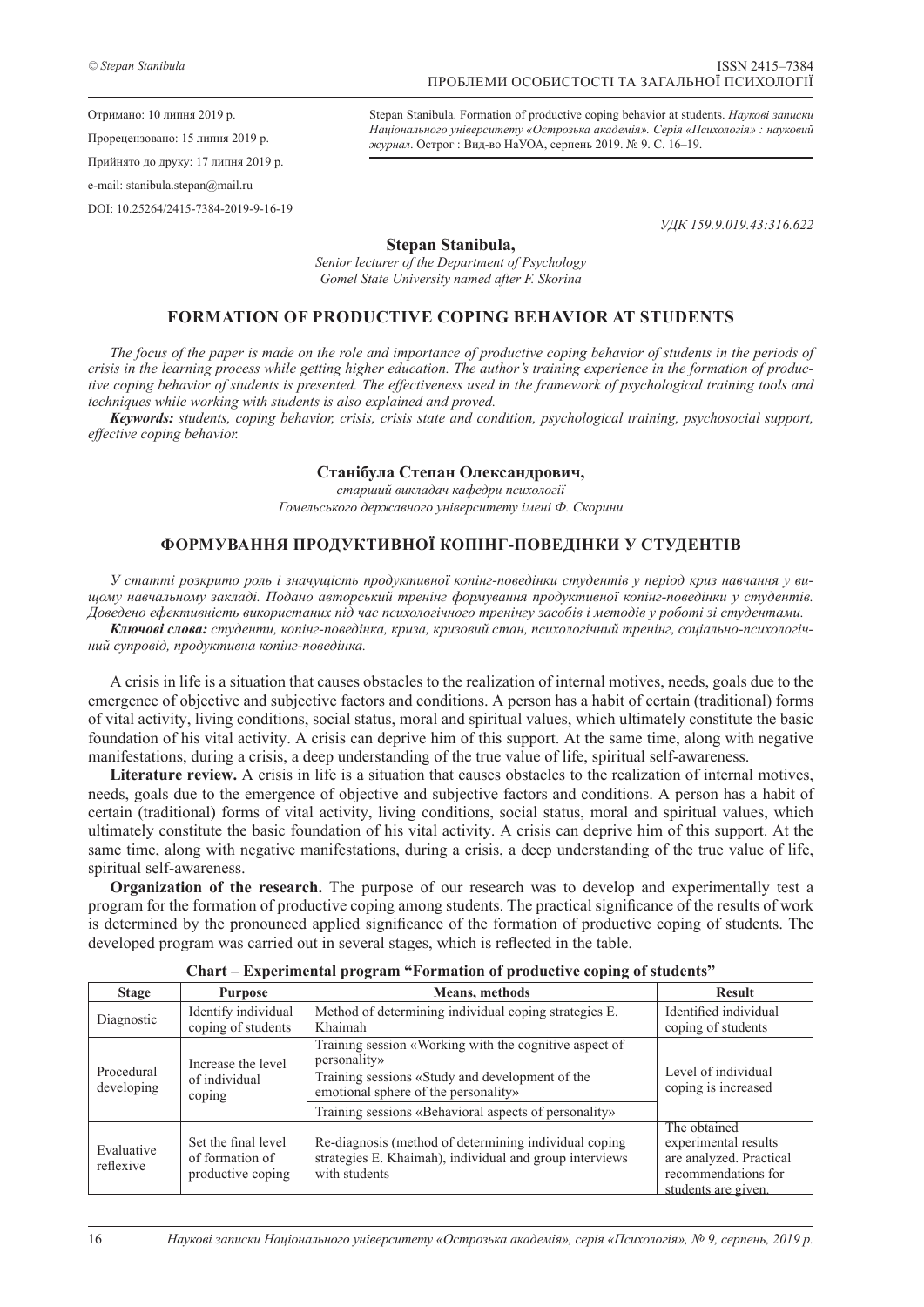During the diagnostic stage were determined the individual coping. For this, a sample study of 40 people was formed, represented by students of the Faculty of Psychology and Pedagogy Gomel State University named after Francis Skorina. The sample was represented by students of the second, third and fourth years. The uses method [7] allowed to determine the level of the following indicators: cognitive coping, emotional coping, behavioral coping. These results have the following gradation figures: productive coping (help to quickly and successfully cope with stress); relatively productive coping (helping in some situations, for example, not very significant or under slight stress); unproductive coping (does not eliminate a stressful state, on the contrary, contributes to its strengthening).

**Results and their analysis.** The productive coping were identified 42.5% of the test subjects, 27.5% relatively productive coping, 30% unproductive coping. Recall that relatively productive coping help in some situations, for example, not very significant or with a little stress. It can be argued that most of the students have a low tolerance to stressful conditions (picture 1).



**Picture 1– Number of students with different cognitive coping** 

The productive coping were identified 35% of the test subjects, 37.5% relatively productive coping and 27.5% unproductive coping. Although this is not part of the objectives of our study, it can be argued that emotional coping is lower than cognitive, it can be argued about a certain emotional perspective (picture 2).



Picture 2 – Number of students with different emotional coping

The productive coping were identified 30 % of the test subjects, 40 % relatively productive coping, 30 % unproductive coping. It is seen that in the aggregate 70% of the test subjects did't have productive coping (picture 3). The diagnostics were selected students with the lowest values of the studied parameters, which were invited to participate in a pilot study aimed at the formation of a productive coping.



Picture 3 – Number of students with different behavioral coping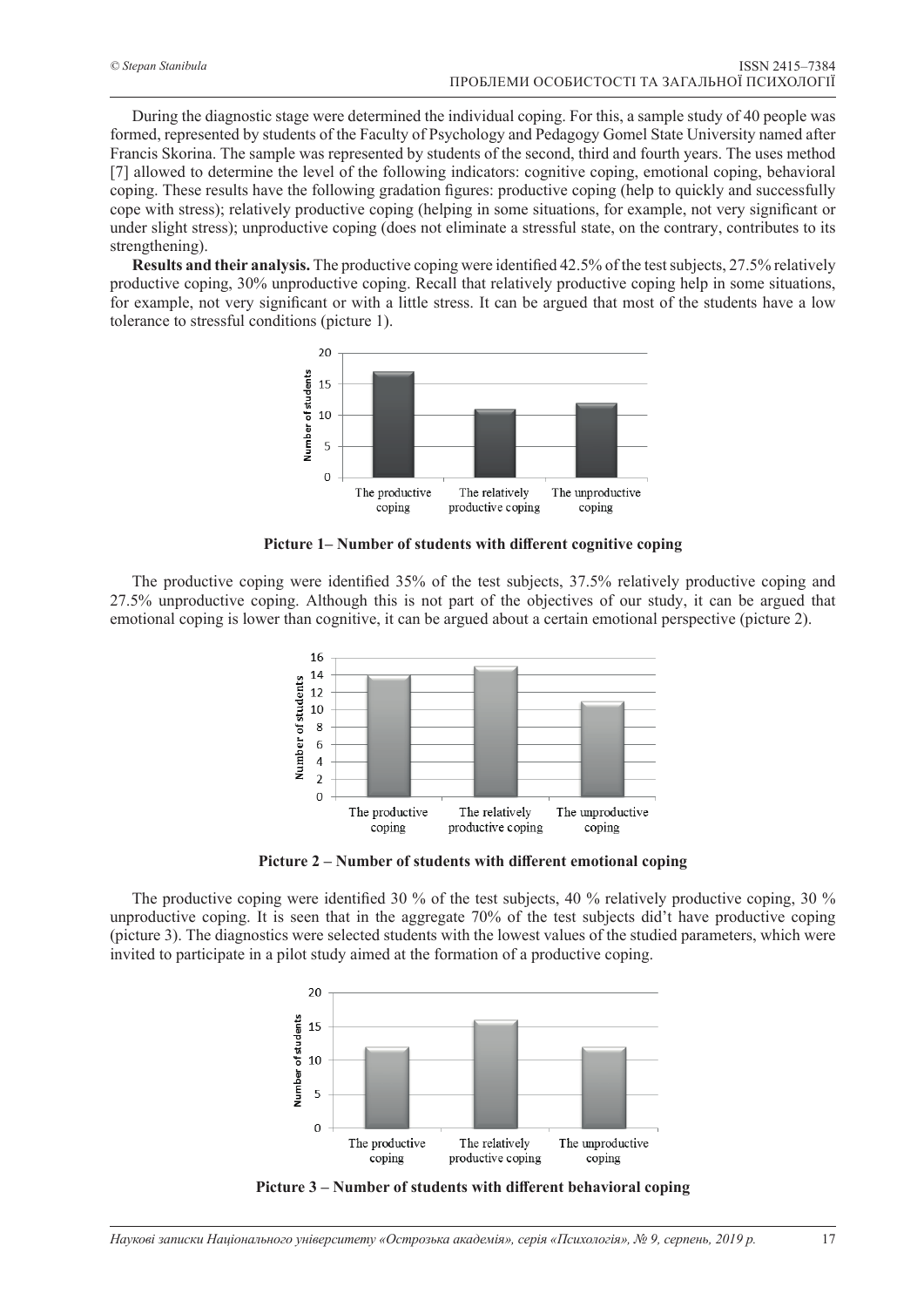The procedural development unit consisted of 3 training sessions, 2 days in length, 3.5–4 hours long. Remedial work was carried out by means of metaphorical associative cards. Metaphorical associative cards are used effectively in the psychodrama, Gestalt therapy, art therapy, transactional analysis and psycho-synthesis. The following types of metaphorical cards: «OH-CARDS»,«PERSONA», «HABITAT», «ECCO», «MORENA», «MYTHOS», «SAGA», «1001», «SHEN HUA»,«PERSONITA», «COPE»,«CLARO»,«QUISINE», «BOSCH»,«LYDIA JACOB STORY», «TAHITI»,«BEAUREGARD» [8]–[9]. Associative card decks are sets of picture-pictures in card format. This is a set of cards depicting the reality around us (people, nature, household items, etc.) Associative metaphorical cards are an innovative tool, which is based on "classic" psychological phenomenon. The client works with the analysis and interpretation of their own associations that have arisen in the image. One of the fundamental mechanisms for the operation of cards is the law of projection. In fact, the cards are a stimulus, causing a flow of associations containing information about the inner world of a person; One of the fundamental mechanisms for the operation of maps is the law of projection. In fact, the cards are a stimulus, causing a flow of associations containing information about the inner world of a person; object, which is superimposed on the projected material. Projection (Latin projectio – throwing forward) is a psychological process attributed to the mechanisms of psychological defense, as a result of which the internal is mistakenly perceived as coming from outside. A person ascribes to someone or something his own thoughts, feelings, motives, character traits, etc., believing that he has perceived something coming from outside, and not from within himself [10].

The training sessions are aimed at activating group interaction, consciously using and mobilizing social resources to overcome their problems, developing creativity, which ultimately leads to the formation of productive-coping.

The evaluation of the effectiveness of the experimental program was carried out using the final diagnosis of the definition of individual coping strategies of E. Khaimah, the results of which revealed statistically significant improvements in the indicators of the parameters studied.

The diagram presented in Picture 4 reflects a significant improvement in the results in terms of cognitive coping strategies. In particular, we managed to form productive coping strategies and the number of unproductive coping strategies decreased significantly (by 16%).



Picture 4 – Number of students with different cognitive coping strategies **at the end of the experimental program**

The results of productive coping strategies increased 7.5% and unproductive decreased by 17.5% (picture 5).





In this component, we observe the most significant results, in particular, productive coping strategies increased by 16%. Unproductive coping strategies have decreased significantly, in particular, by 16%.